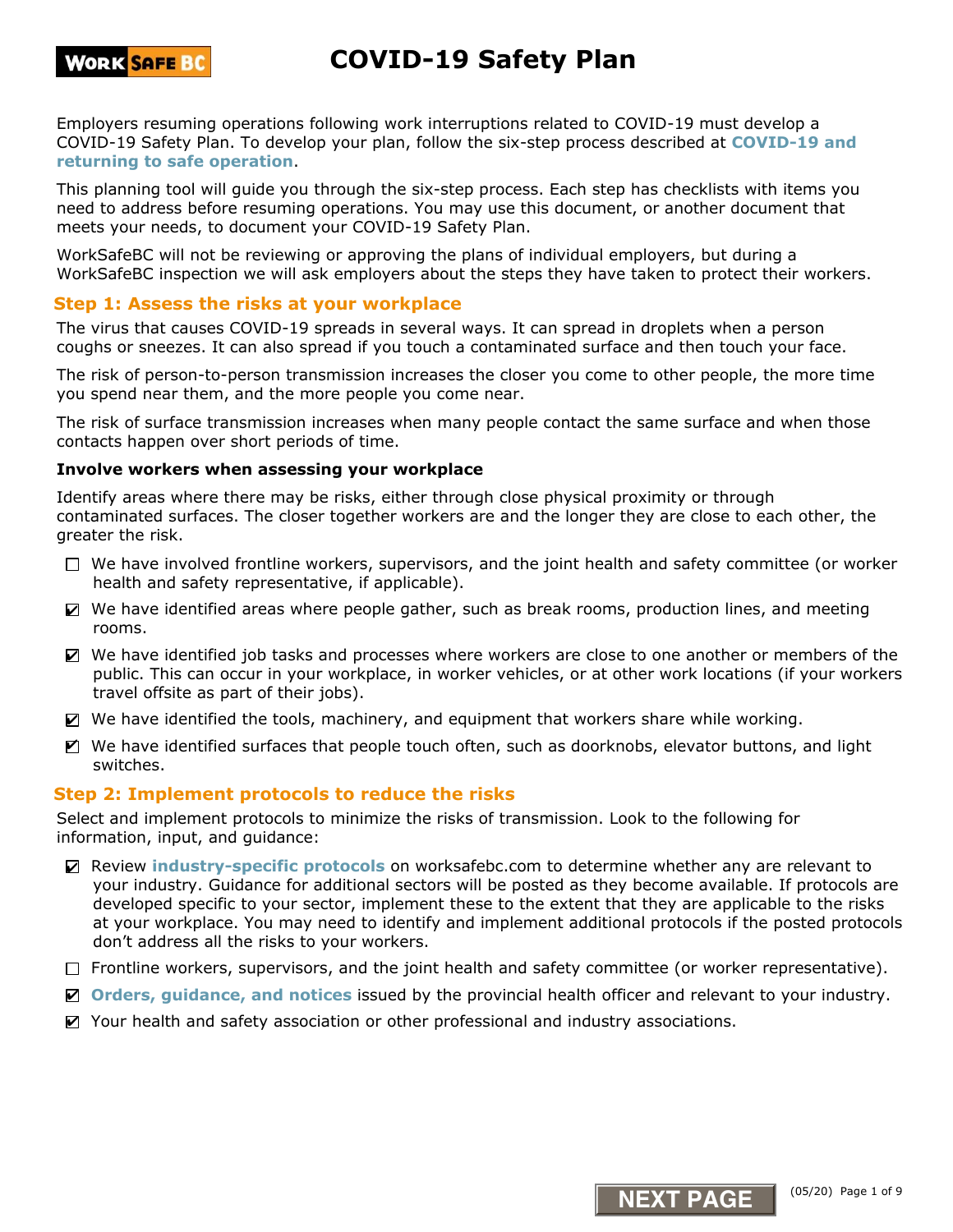

#### **Reduce the risk of person-to-person transmission**

To reduce the risk of the virus spreading through droplets in the air, implement protocols to protect against your identified risks. Different protocols offer different levels of protection. Wherever possible, use the protocol that offers the highest level of protection. Consider second, third, or fourth levels if the first level isn't practicable. You might need to use more than one level of protection to deal with a risk  $-$  for example, physical distancing and masks.

**First level protection (elimination):** Use policies and procedures to limit the number of people in your workplace at any one time. Implement protocols to keep workers at least 2 metres (6 feet) from coworkers, customers, and others.

**Second level protection (engineering controls):** If you can't always maintain physical distancing, install barriers such as plexiglass to separate people.

**Third level protection (administrative controls):** Establish rules and guidelines, such as cleaning protocols, telling workers to not share tools, or implementing one-way doors or walkways.

**Fourth level protection (PPE):** If the first three levels of protection aren't enough to control the risks, have workers and customers use personal protective equipment (PPE) such as masks. PPE should not be used as the only control measure. It should only be used in combination with other measures.

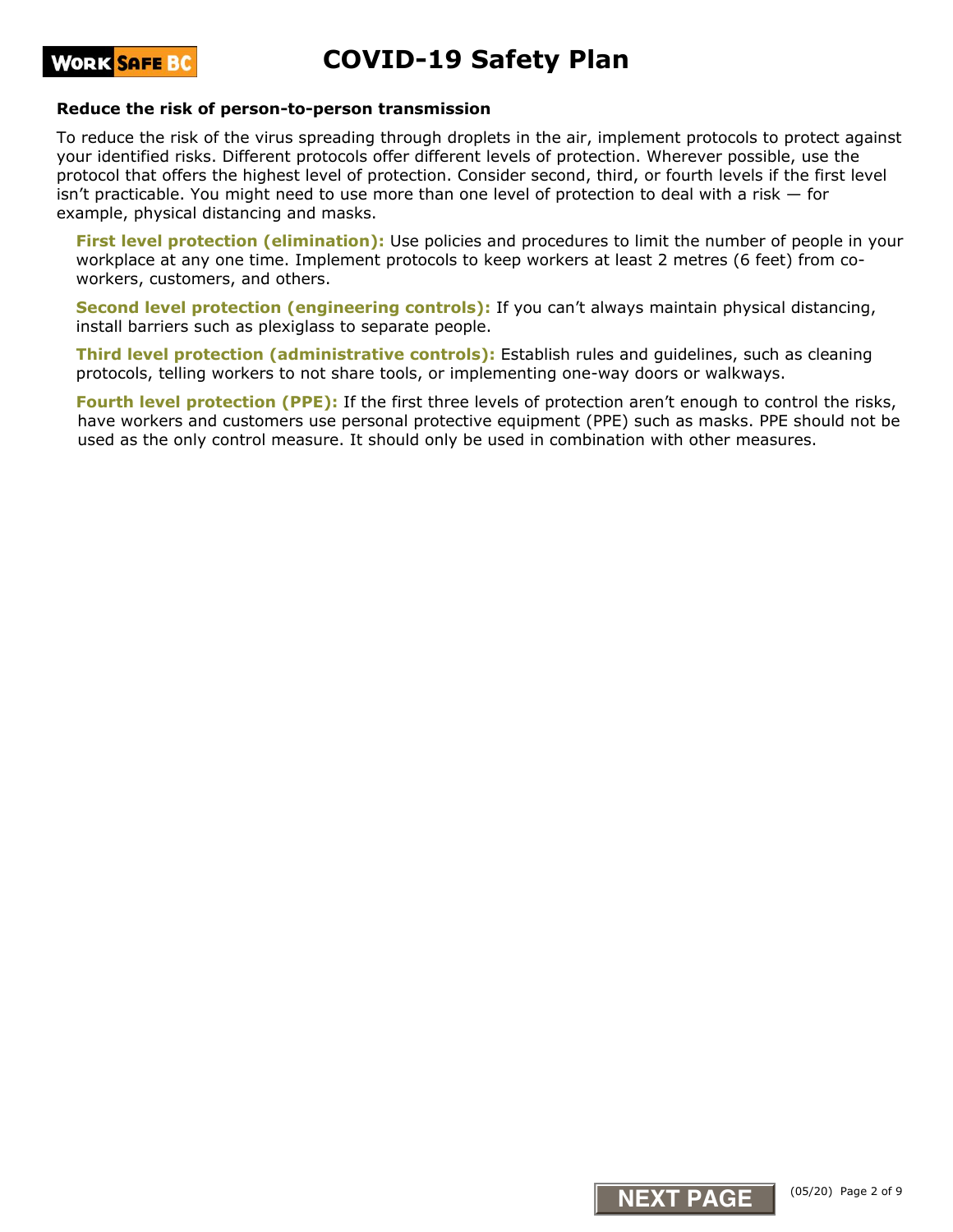**First level protection (elimination): Limit the number of people at the workplace and ensure physical distance whenever possible**

- We have established and posted an occupancy limit for our premises. Public Health has advised that the prohibition on gatherings of greater than 50 people refers to "one-time or episodic events" (weddings, public gatherings), and is therefore not intended to apply to workplaces. However, limiting the number of people in a workplace is an important way to ensure physical distancing is maintained. [Public Health has developed **guidance for the retail food and grocery store sector** that requires at least 5 square metres of unencumbered floor space per person (workers and customers). This allows for variation depending on the size of the facility, and may be a sensible approach for determining maximum capacity for employers from other sectors that do not have specific quidance on capacity from Public Health.]
- $\Box$  In order to reduce the number of people at the worksite, we have considered work-from-home arrangements, virtual meetings, rescheduling work tasks, and limiting the number of customers and visitors in the workplace.
- We have established and posted occupancy limits for common areas such as break rooms, meeting rooms, change rooms, washrooms, and elevators.
- $\blacksquare$  We have implemented measures to keep workers and others at least 2 metres apart, wherever possible. Options include revising work schedules and reorganizing work tasks.

Measures in place

- Changes to work schedules
- Changes to how tasks are done
- Occupancy limits for costumers
- No shaking hands
- To avoid close contact with others
- Our capacity will not be more than 50% (60 people)
- Groups will be no bigger than 5 people
- Markers in the floor for lineup distancing 2m
- Poster of capacity at front of the restaurant

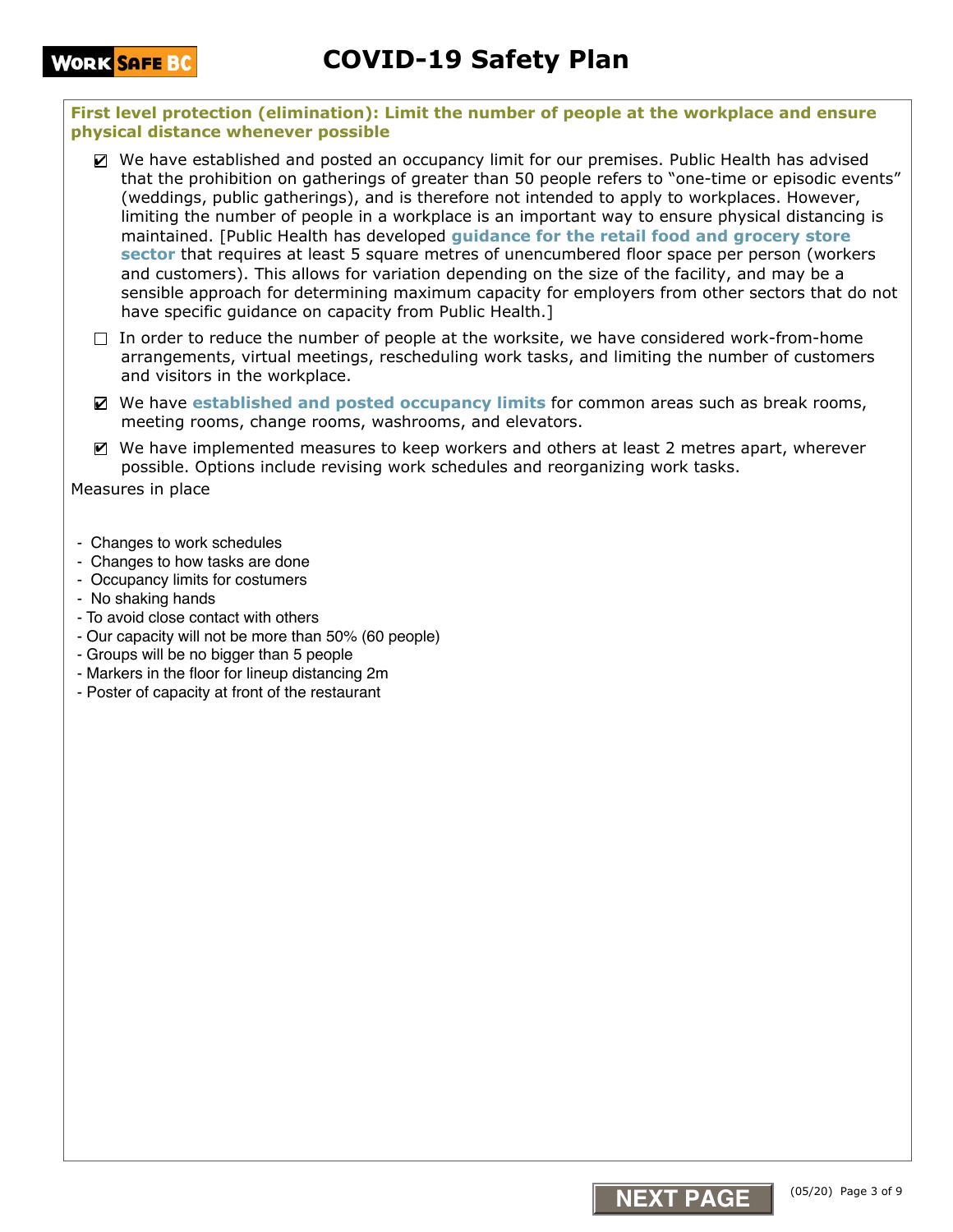### **Second level protection (engineering): Barriers and partitions**

- $\blacktriangleright$  We have installed barriers where workers can't keep physically distant from co-workers, customers, or others.
- We have included barrier cleaning in our cleaning protocols.
- $\triangledown$  We have installed the barriers so they don't introduce other risks to workers (e.g., barriers installed inside a vehicle don't affect the safe operation of the vehicle).

#### Measures in place

Describe how barriers or partitions will be used in your workplace.

- We have installed plexiglass barrier in the bar area in order to avoid close contact to the staff
- Social distancing in place between tables, we have measured from one table (back of the chair) to next table (back of the chair)
- Capacity for guest reduced to 50%

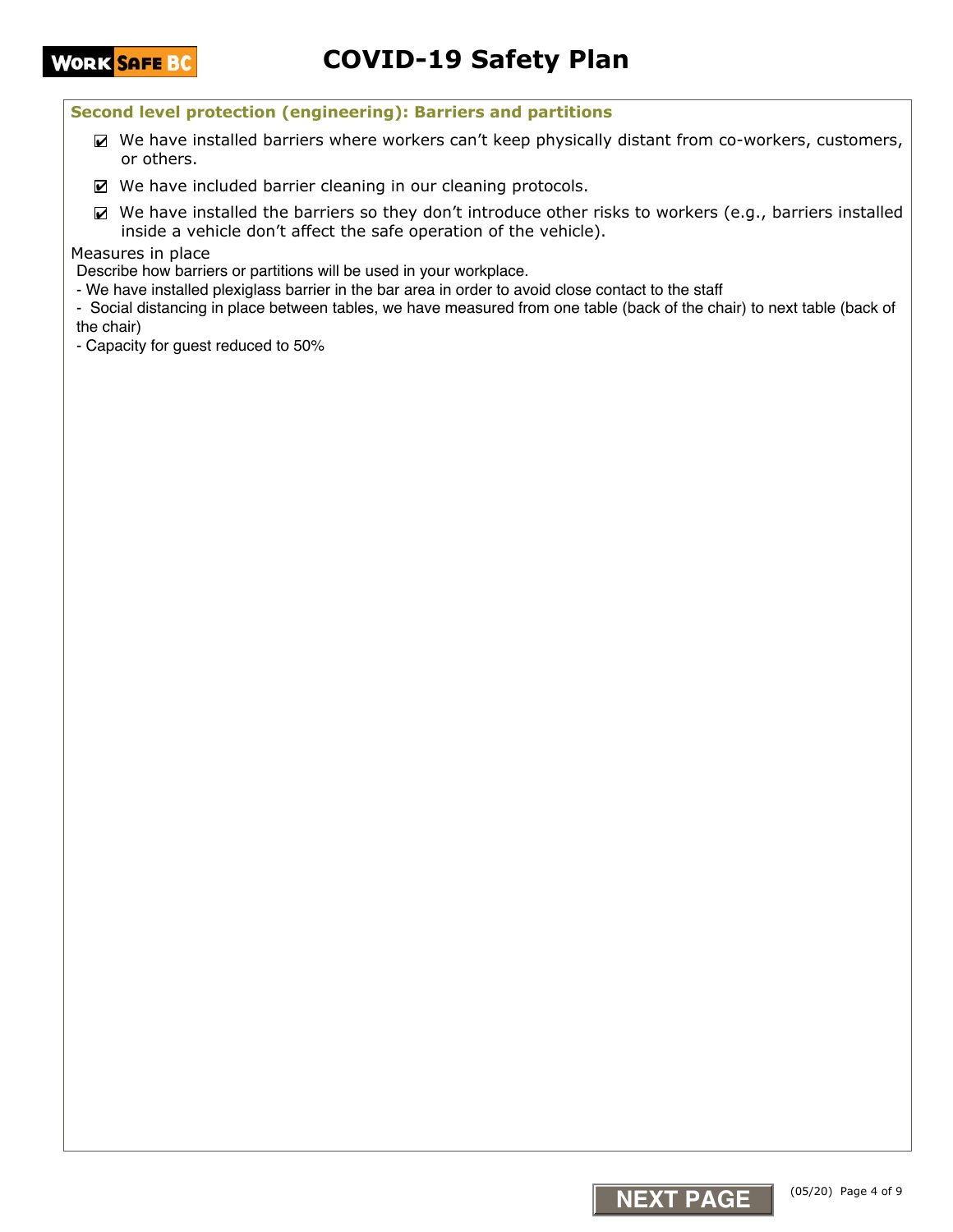# **COVID-19 Safety Plan**

**Third level protection (administrative): Rules and guidelines**

- $\blacksquare$  We have identified rules and guidelines for how workers should conduct themselves.
- $\blacksquare$  We have clearly communicated these rules and guidelines to workers through a combination of training and signage.

Measures in place

- No menus

- Where to serve the food in each table
- It is required to wear gloves at all times during food preparation

- Please, routinely clean shared equipment or tools

- We are allowed to provide clean carry-out bags for food purchased food, customers should not use their own containers, mugs or reusable bags

- If you are wearing a mask, put your gloves on last, and take them off first when you are finished. Wash your hands before and after wearing gloves

- Change gloves after there is a tear, damage of puncture

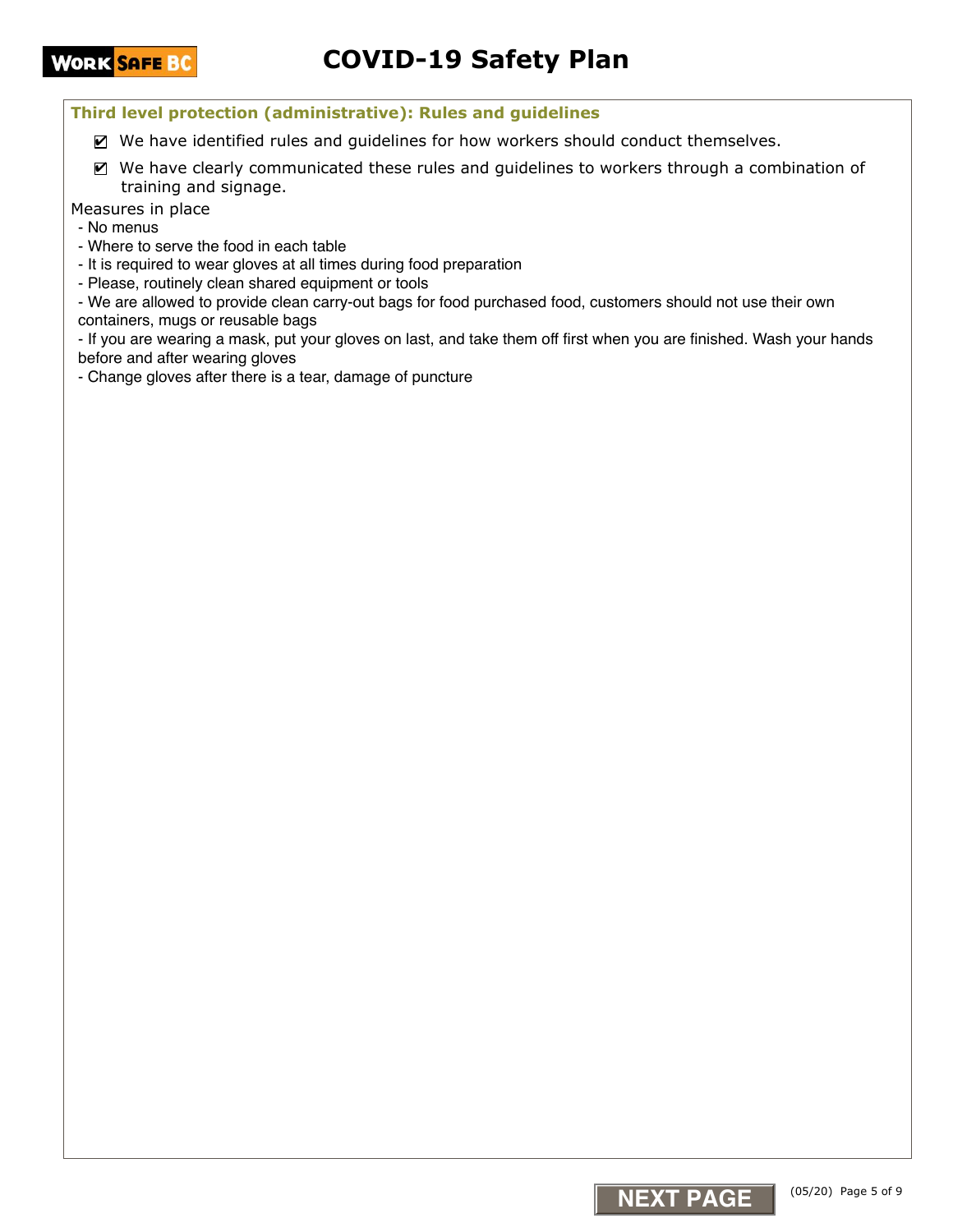# **COVID-19 Safety Plan**

**Fourth level protection: Using masks** (optional measure in addition to other control measures)

- We have reviewed the information on **selecting and using masks** and **instructions on how to**  ✔ **use a mask**.
- We understand the limitations of masks and other PPE. We understand that PPE should only be ✔ used in combination with other control measures.
- $\boxtimes$  We have trained workers to use PPE properly, following manufacturers' instructions for use and disposal.

Measures in place

- It is required to wear gloves at all times during food preparation
- Please, routinely clean shared equipment or tools

- We are allowed to provide clean carry-out bags for food purchased food, customers should not use their own containers, mugs or reusable bags

- If you are wearing a mask, put your gloves on last, and take them off first when you are finished. Wash your hands before and after wearing gloves

- Change gloves after there is a tear, damage of puncture
- Food preparation is forced to used gloves all time
- Dishwashing process has been explained to staff

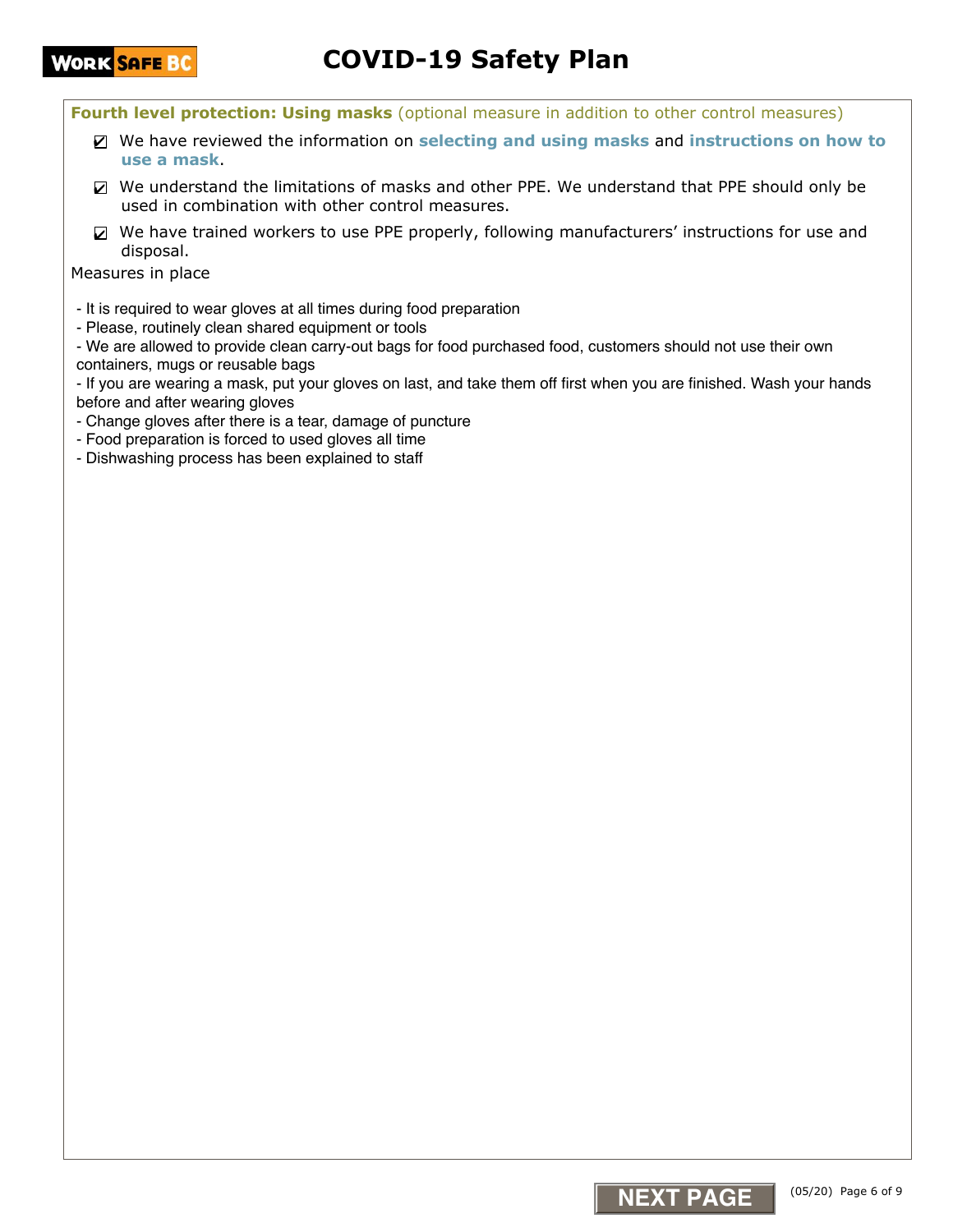# **COVID-19 Safety Plan**

#### **Reduce the risk of surface transmission through effective cleaning and hygiene practices**

- We have reviewed the information on **cleaning and disinfecting** surfaces**.**  ✔
- Our workplace has enough handwashing facilities on site for all our workers. Handwashing locations are visible and easily accessed.
- We have policies that specify when workers must wash their hands and we have communicated good hygiene practices to workers. Frequent handwashing and good hygiene practices are essential to reduce the spread of the virus. [**Handwashing** and **Cover coughs and sneezes** posters are available at worksafebc.com.]
- $\Box$  We have implemented cleaning protocols for all common areas and surfaces  $-$  e.g., washrooms, tools, equipment, vehicle interiors, shared tables, desks, light switches, and door handles. This includes the frequency that these items must be cleaned (number of times per day) as well as the timing (before and after shift, after lunch, after use).
- Workers who are cleaning have adequate training and materials.
- $\boxtimes$  We have removed unnecessary tools and equipment to simplify the cleaning process e.g., coffee makers and shared utensils and plates

#### **Cleaning protocols**

Provide information about your cleaning plan. Specify who is responsible for cleaning, the cleaning schedule, and what the cleaning protocols will include (e.g., which surfaces, tools, equipment, and machines). If this information is in another document, identify that document here.

- To increase frequency of cleaning including counter tops, tables, washrooms, food preparation areas

- It is staff responsibility to ensure washrooms are always well stocked with liquid soap and paper towels

- At the end of shift each member of the staff must clean and desinfected all shared spaces like door handles, handrails, washroom, light switches, counter tops

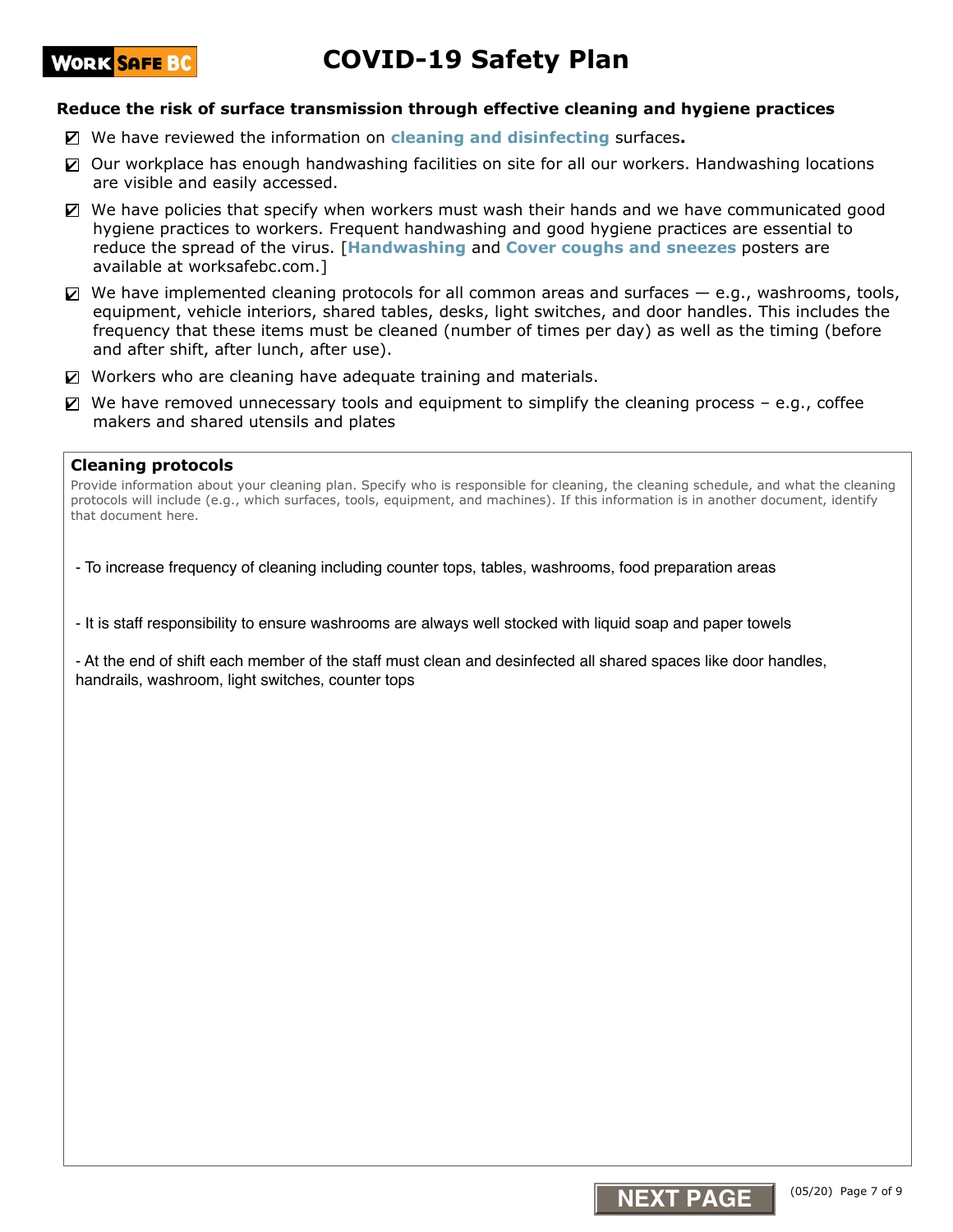## **Step 3: Develop policies**

Develop the necessary policies to manage your workplace, including policies around who can be at the workplace, how to address illness that arises at the workplace, and how workers can be kept safe in adjusted working conditions.

Our workplace policies ensure that workers and others showing symptoms of COVID-19 are prohibited from the workplace.

- Anyone who has had symptoms of COVID-19 in the last 10 days. Symptoms include fever, chills, new or worsening cough, shortness of breath, sore throat, and new muscle aches or headache.
- Anyone directed by Public Health to self-isolate.
- Anyone who has arrived from outside of Canada or who has had contact with a confirmed COVID-19 case must **self-isolate for 14 days and monitor** for symptoms.
- $\triangleright$  Visitors are prohibited or limited in the workplace.
- First aid attendants have been provided **OFAA protocols** for use during the COVID-19 pandemic. ✔
- We have a working alone policy in place (if needed).
- $\blacksquare$  We have a work from home policy in place (if needed).
- Ensure workers have the training and strategies required to address the risk of violence that may arise as customers and members of the public adapt to restrictions or modifications to the workplace. Ensure an appropriate **violence prevention program** is in place.

Our policy addresses workers who may start to feel ill at work. It includes the following:

- Sick workers should report to first aid, even with mild symptoms.
- Sick workers should be asked to wash or sanitize their hands, provided with a mask, and isolated. Ask the worker to go straight home. [Consult the **BC COVID-19 Self-Assessment Tool**, or call 811 for further guidance related to testing and self-isolation.]
- $\triangledown$  If the worker is severely ill (e.g., difficulty breathing, chest pain), call 911.
- $\triangledown$  Clean and disinfect any surfaces that the ill worker has come into contact with.

## **Step 4: Develop communication plans and training**

You must ensure that everyone entering the workplace, including workers from other employers, knows how to keep themselves safe while at your workplace.

- We have a training plan to ensure everyone is trained in workplace policies and procedures.
- $\blacksquare$  All workers have received the policies for staying home when sick.
- We have posted signage at the workplace, including occupancy limits and effective hygiene practices. [A customizable **occupancy limit poster** and **handwashing signage** are available on worksafebc.com.]
- $\blacksquare$  We have posted signage at the main entrance indicating who is restricted from entering the premises, including **visitors** and **workers** with symptoms.
- Supervisors have been trained on monitoring workers and the workplace to ensure policies and procedures are being followed.